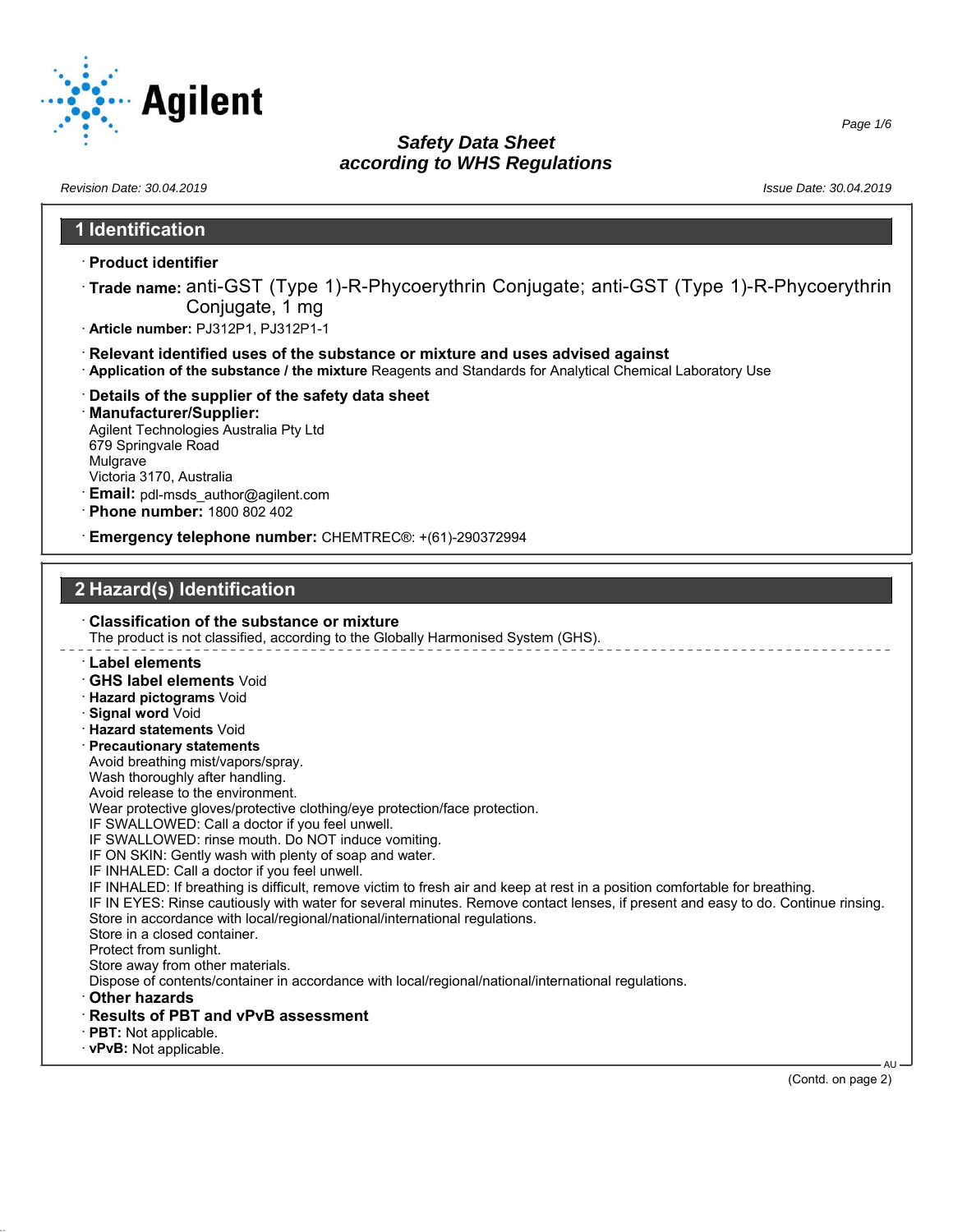*Revision Date: 30.04.2019 Issue Date: 30.04.2019*

**Trade name:** anti-GST (Type 1)-R-Phycoerythrin Conjugate; anti-GST (Type 1)-R-Phycoerythrin Conjugate, 1 mg

(Contd. of page 1)

#### **3 Composition and Information on Ingredients**

· **Chemical characterisation: Mixtures**

· **Description:** Mixture of substances listed below with nonhazardous additions.

· **Dangerous components:** Void

· **Additional information:** For the wording of the listed hazard phrases refer to section 16.

#### **4 First Aid Measures**

- · **Description of first aid measures**
- · **General information:** No special measures required.
- · **After inhalation:** Supply fresh air; consult doctor in case of complaints.
- · **After skin contact:** Generally the product does not irritate the skin.
- · **After eye contact:** Rinse opened eye for several minutes under running water.
- · **After swallowing:** If symptoms persist consult doctor.
- · **Information for doctor:**
- · **Most important symptoms and effects, both acute and delayed** No further relevant information available.
- · **Indication of any immediate medical attention and special treatment needed** No further relevant information available.

## **5 Fire Fighting Measures**

- · **Extinguishing media**
- · **Suitable extinguishing agents:** Use fire extinguishing methods suitable to surrounding conditions.
- · **Special hazards arising from the substance or mixture** No further relevant information available.
- · **Advice for firefighters**
- · **Protective equipment:** No special measures required.

#### **6 Accidental Release Measures**

- · **Personal precautions, protective equipment and emergency procedures** Wear protective gloves / eye protection / face protection.
- · **Environmental precautions:** Dilute with plenty of water.
- · **Methods and material for containment and cleaning up:**

Absorb with liquid-binding material (sand, diatomite, acid binders, universal binders, sawdust).

- **Reference to other sections**
- See Section 7 for information on safe handling.
- See Section 8 for information on personal protection equipment.
- See Section 13 for disposal information.

## **7 Handling and Storage**

- · **Handling:**
- · **Precautions for safe handling** Wear protective gloves / eye protection / face protection.
- · **Information about fire and explosion protection:** No special measures required.

(Contd. on page 3)

A<sub>I</sub>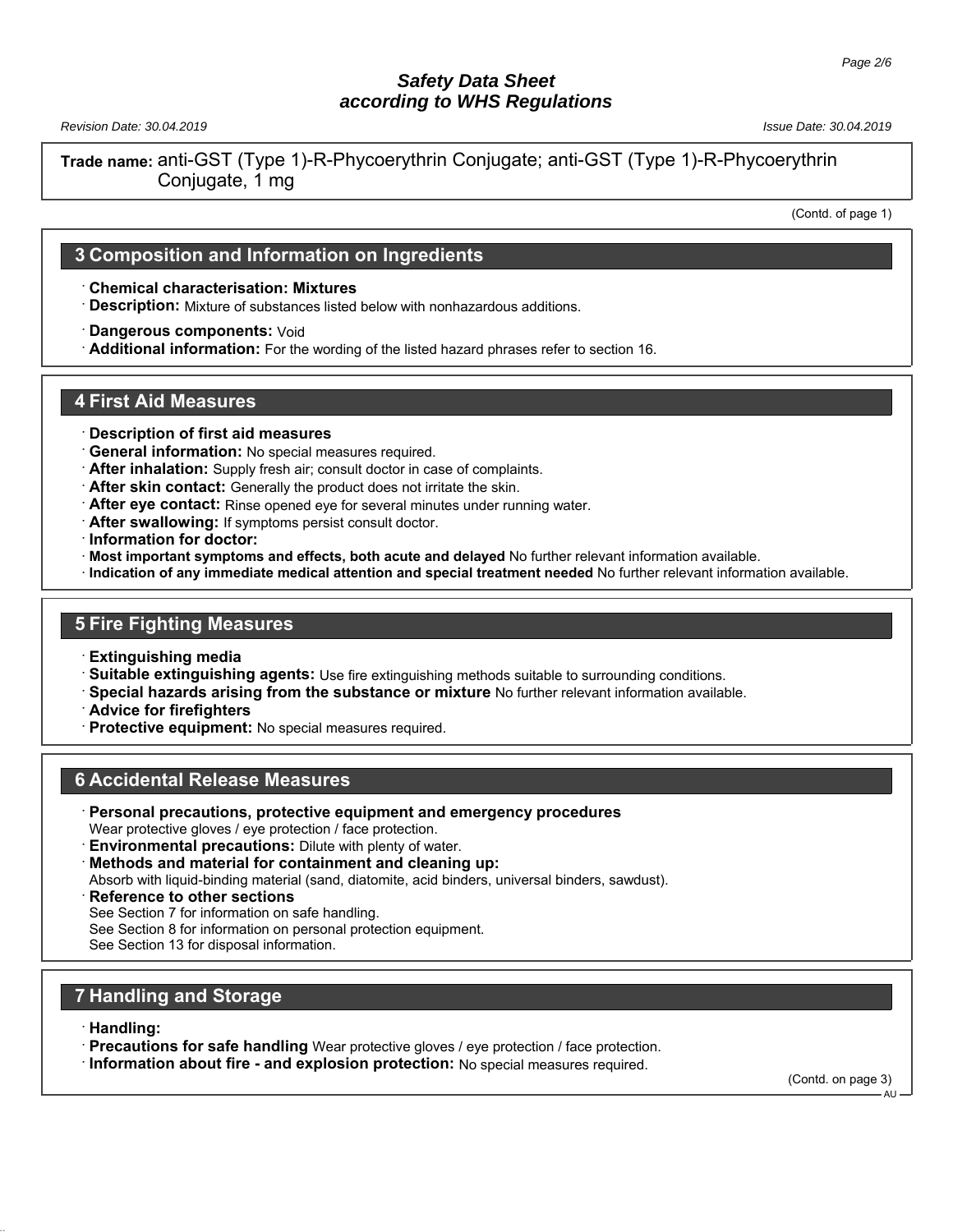*Revision Date: 30.04.2019 Issue Date: 30.04.2019*

**Trade name:** anti-GST (Type 1)-R-Phycoerythrin Conjugate; anti-GST (Type 1)-R-Phycoerythrin Conjugate, 1 mg

(Contd. of page 2)

AU

- · **Conditions for safe storage, including any incompatibilities**
- · **Storage:**

· **Requirements to be met by storerooms and receptacles:** No special requirements.

- · **Information about storage in one common storage facility:** Not required.
- · **Further information about storage conditions:** None.

**Specific end use(s)** No further relevant information available.

#### **8 Exposure controls and personal protection**

- · **Additional information about design of technical facilities:** No further data; see item 7.
- · **Control parameters**
- · **Ingredients with limit values that require monitoring at the workplace:**

The product does not contain any relevant quantities of materials with critical values that have to be monitored at the workplace. · **Additional information:** The lists valid during the making were used as basis.

- · **Exposure controls**
- · **Personal protective equipment:**
- · **General protective and hygienic measures:** The usual precautionary measures are to be adhered to when handling chemicals.
- · **Respiratory protection:** Not required.
- · **Protection of hands:**
- Wear protective gloves.

The glove material has to be impermeable and resistant to the product/ the substance/ the preparation.

Selection of the glove material on consideration of the penetration times, rates of diffusion and the degradation

- **Material of gloves** Wear suitable gloves.
- · **Penetration time of glove material**

The exact break through time has to be found out by the manufacturer of the protective gloves and has to be observed.

**Eye protection:** Wear eye protection / face protection.

## **9 Physical and Chemical Properties**

| Information on basic physical and chemical properties<br><b>General Information</b>                     |                                   |                    |
|---------------------------------------------------------------------------------------------------------|-----------------------------------|--------------------|
| · Appearance:                                                                                           |                                   |                    |
| Form:                                                                                                   | Liquid                            |                    |
| Colour:                                                                                                 | Red                               |                    |
| · Odour:                                                                                                | Odourless                         |                    |
| Odour threshold:                                                                                        | Not determined.                   |                    |
| pH-value at 20 °C:                                                                                      | 8.2                               |                    |
| <b>Change in condition</b><br>Melting point/freezing point:<br>Initial boiling point and boiling range: | Undetermined.<br>100 $^{\circ}$ C |                    |
| · Flash point:                                                                                          | Not applicable.                   |                    |
| · Flammability (solid, gas):                                                                            | Not applicable.                   |                    |
| · Decomposition temperature:                                                                            | Not determined.                   |                    |
| Auto-ignition temperature:                                                                              | Product is not selfigniting.      |                    |
|                                                                                                         |                                   | (Contd. on page 4) |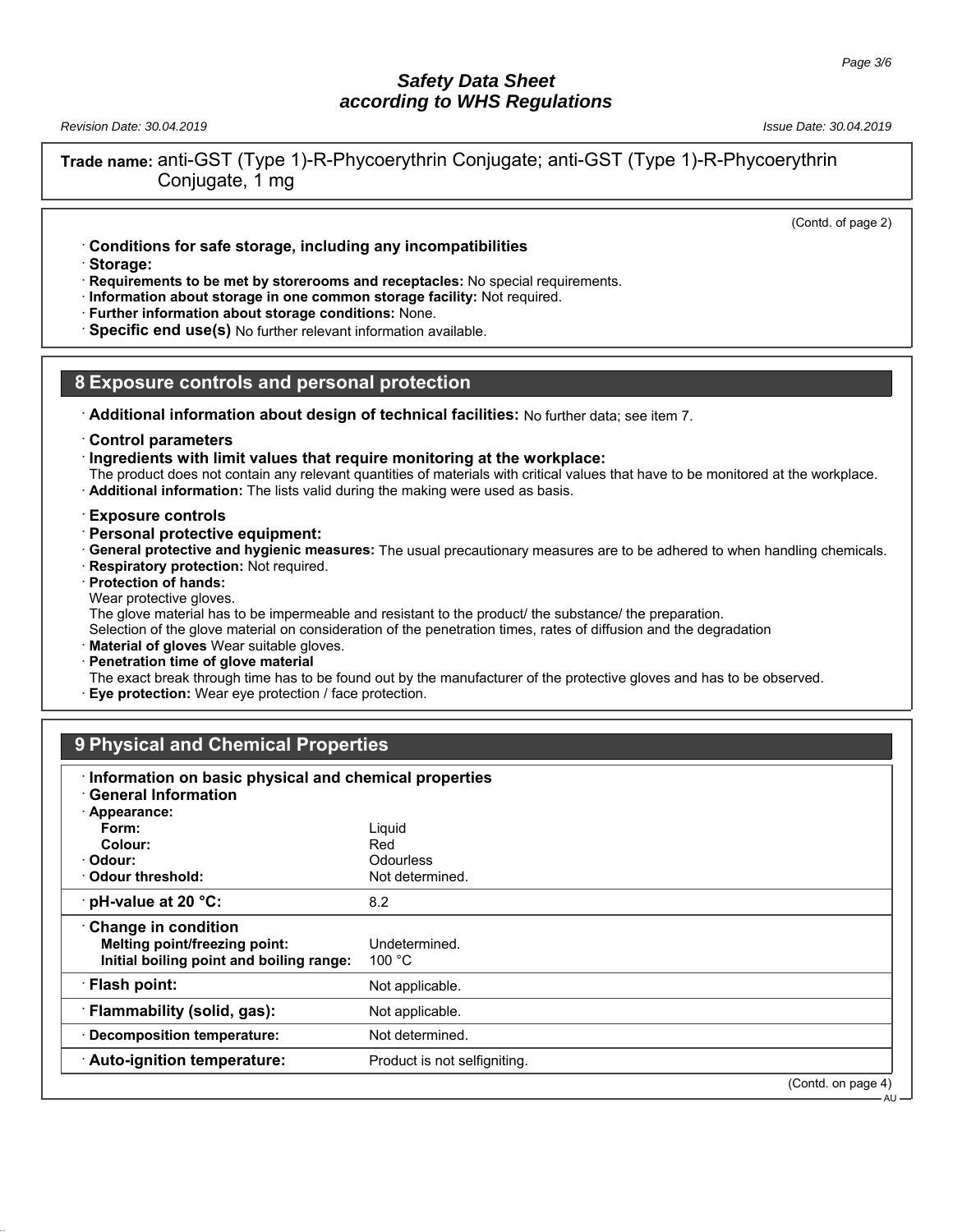*Revision Date: 30.04.2019 Issue Date: 30.04.2019*

## **Trade name:** anti-GST (Type 1)-R-Phycoerythrin Conjugate; anti-GST (Type 1)-R-Phycoerythrin Conjugate, 1 mg

|                                                           |                                               | (Contd. of page 3) |
|-----------------------------------------------------------|-----------------------------------------------|--------------------|
| <b>Explosive properties:</b>                              | Product does not present an explosion hazard. |                    |
| <b>Explosion limits:</b>                                  |                                               |                    |
| Lower:                                                    | Not determined.                               |                    |
| Upper:                                                    | Not determined.                               |                    |
| Vapour pressure at 20 °C:                                 | 23 hPa                                        |                    |
| · Density:                                                | Not determined.                               |                    |
| Relative density                                          | Not determined.                               |                    |
| · Vapour density                                          | Not determined.                               |                    |
| <b>Evaporation rate</b>                                   | Not determined.                               |                    |
| Solubility in / Miscibility with                          |                                               |                    |
| water:                                                    | Fully miscible.                               |                    |
| · Partition coefficient: n-octanol/water: Not determined. |                                               |                    |
| ∵Viscosity:                                               |                                               |                    |
| Dynamic:                                                  | Not determined.                               |                    |
| Kinematic:                                                | Not determined.                               |                    |
| · Solvent content:                                        |                                               |                    |
| Water:                                                    | 98.9%                                         |                    |
| $\cdot$ Other information                                 | No further relevant information available.    |                    |

## **10 Stability and Reactivity**

- · **Reactivity** No further relevant information available.
- · **Chemical stability**
- · **Thermal decomposition / conditions to be avoided:** No decomposition if used according to specifications.
- · **Possibility of hazardous reactions** No dangerous reactions known.
- · **Conditions to avoid** No further relevant information available.
- · **Incompatible materials:** No further relevant information available.
- · **Hazardous decomposition products:** No dangerous decomposition products known.

## **11 Toxicological Information**

- · **Information on toxicological effects**
- · **Acute toxicity**
- · **Primary irritant effect:**
- · **Skin corrosion/irritation** May be harmful in contact with skin.
- · **Serious eye damage/irritation** No irritating effect.
- · **Respiratory or skin sensitisation** No sensitising effects known.
- · **Additional toxicological information:**

The product is not subject to classification according to the calculation method of the General EU Classification Guidelines for Preparations as issued in the latest version.

When used and handled according to specifications, the product does not have any harmful effects to our experience and the information provided to us. AU

(Contd. on page 5)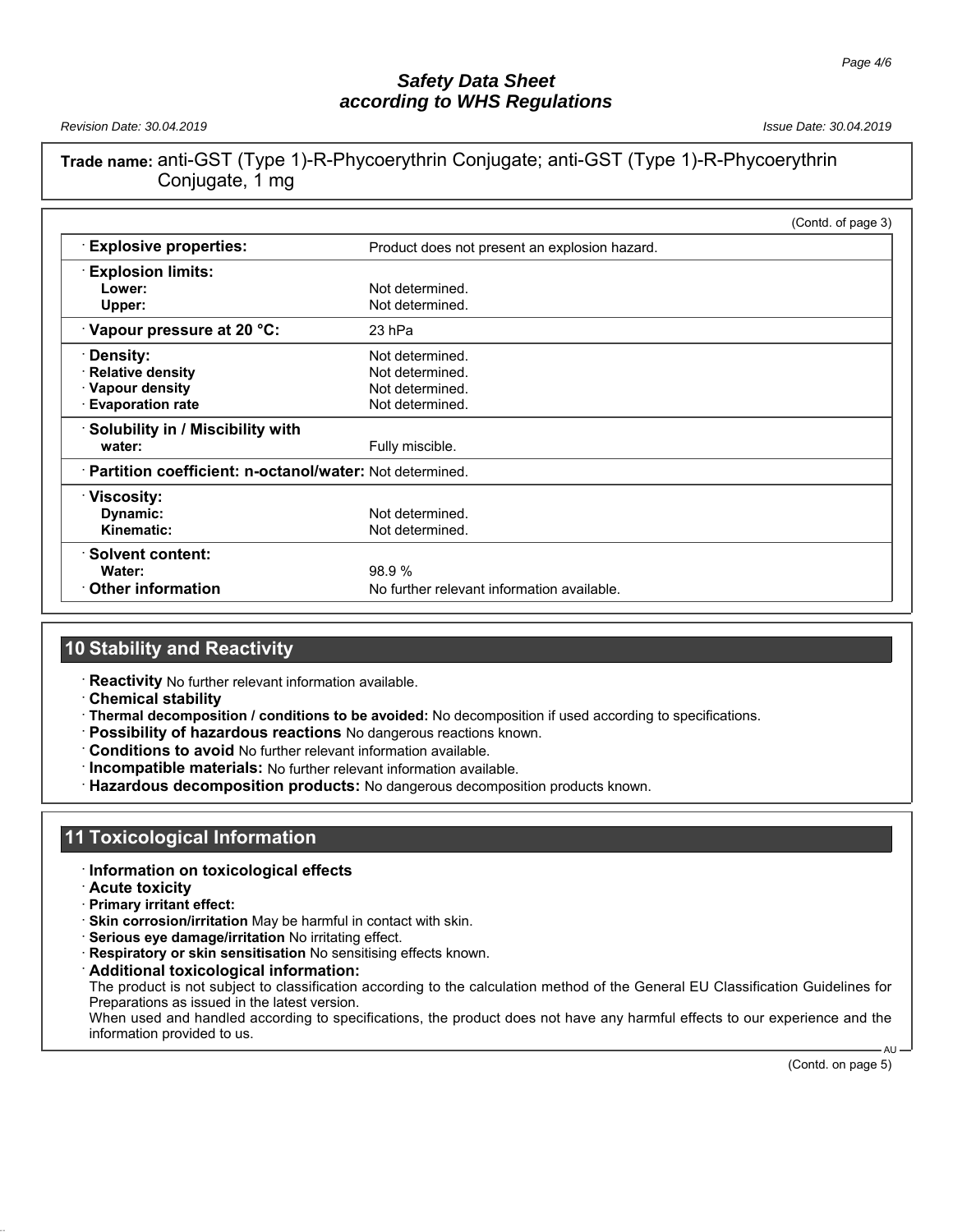*Revision Date: 30.04.2019 Issue Date: 30.04.2019*

**Trade name:** anti-GST (Type 1)-R-Phycoerythrin Conjugate; anti-GST (Type 1)-R-Phycoerythrin Conjugate, 1 mg

(Contd. of page 4)

#### **12 Ecological Information**

- · **Toxicity**
- · **Aquatic toxicity:** No further relevant information available.
- · **Persistence and degradability** No further relevant information available.
- · **Behaviour in environmental systems:**
- · **Bioaccumulative potential** No further relevant information available.
- · **Mobility in soil** No further relevant information available.
- · **Additional ecological information:**
- · **General notes:** Not hazardous for water.
- · **Results of PBT and vPvB assessment**
- · **PBT:** Not applicable.
- · **vPvB:** Not applicable.
- · **Other adverse effects** No further relevant information available.

#### **13 Disposal considerations**

- · **Waste treatment methods**
- · **Recommendation** Dispose of contents/container in accordance with local/regional/national/international regulations.
- · **Uncleaned packaging:**
- · **Recommendation:** Disposal must be made according to official regulations.
- · **Recommended cleansing agents:** Water, if necessary together with cleansing agents.

| <b>14 Transport information</b>                                              |                 |                    |
|------------------------------------------------------------------------------|-----------------|--------------------|
| Not Regulated, De minimis Quantities                                         |                 |                    |
| ∙ UN-Number<br><b>ADG, ADN, IMDG, IATA</b>                                   | not regulated   |                    |
| · UN proper shipping name<br><b>ADG, ADN, IMDG, IATA</b>                     | not regulated   |                    |
| Transport hazard class(es)                                                   |                 |                    |
| ADG, ADN, IMDG, IATA<br>Class                                                | not regulated   |                    |
| · Packing group<br><b>ADG, IMDG, IATA</b>                                    | not regulated   |                    |
| <b>Environmental hazards:</b><br><b>Marine pollutant:</b>                    | No.             |                    |
| Special precautions for user                                                 | Not applicable. |                    |
| <b>Transport in bulk according to Annex II of Marpol and</b><br>the IBC Code | Not applicable. |                    |
|                                                                              |                 | (Contd. on page 6) |